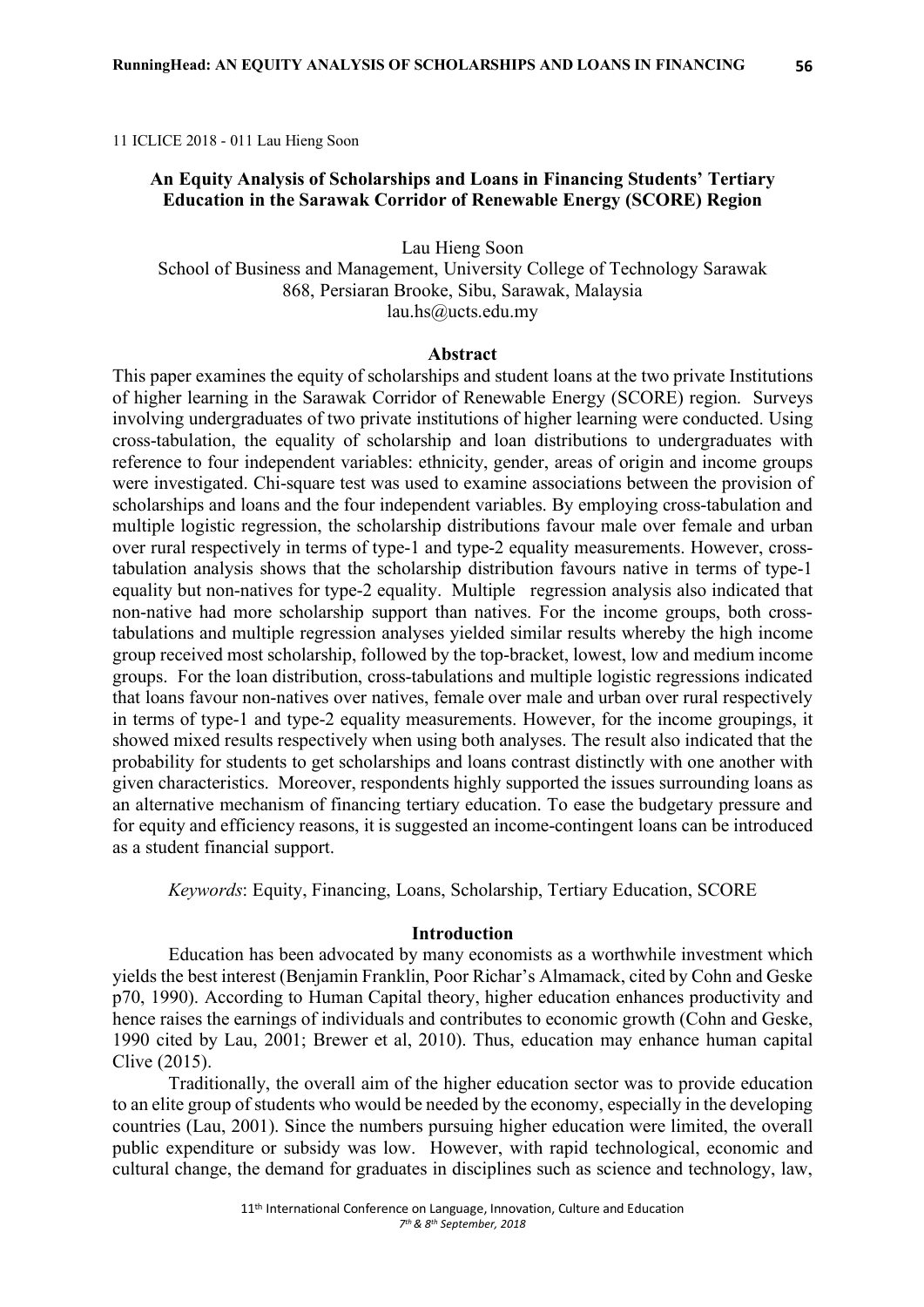humanities and social science has increased tremendously (Wilson, 1996). In the developed world too, with rising demand for skilled labour has also escalating the demand for higher education (Murphy, Scott-Clayton and Wyness, 2018). This means that there is a rising demand for university education both by individuals and the state, accelerated by the political decision to democratise education, leading to a continuous rapid expansion of the higher education sector. Thus, the democratisation of education in Malaysia in the 1990s has changed the elitist secondary education from being elitist to being universal. This is particularly for the case of Sarawak who only had the first public university established in 1992 to cater the rising needs of tertiary education.

However, as higher education policy shifts from supporting elitist to mass participation, governments globally are facing budgetary constraints. These are especially acute in times of economic crisis and structural adjustments. To overcome financial constraints, universities globally have to utilise existing resources more efficiently without additional allocations, or find new sources of finance. The former option includes an increase in the student to staff ratio, more efficient use of the infrastructure and more time devoted to research consultancies for the private sector. But, such changes may be at the expense of the quality of education. Thus, Wilson (1996) argues that that there is a world-wide consensus on the need to find new sources of funding in order to maintain the quality of education.

Many countries therefore have introduced cost-recovery methods such as loan schemes to raise funds from participating students. Various types of loan programmes have been implemented. One is mortgage-type loans whereby repayment is made over a specified period, usually with fixed monthly payments; interest rates and the maximum length of repayment are used to calculate the fixed periodic payments. Interest rates may be partly or fully subsidised by governments. An alternative type of loan is the income-contingent loan in which loans are repaid as a proportion of a graduate's income each year, organised via either income tax or national insurance contributions. From this perspective, higher education institutions may regard students as consumers, while students may see university education as an investment, rewarded with future high monetary and non-monetary benefits (Wilson, 1996; Eide, Showalter, 2010)

However, the idea of borrowing for learning, contrasting with the traditional system of grants and scholarships, has reignited a heated argument among economists of education on whether the provision of student loans to supplement or replace the grant scheme eventually is better than the existing grant system in terms of equity and efficiency. Thus, such changes have been the subject of controversy and debate (Woodhall, 2007). The whole debate raises the question who should and how to pay for higher education? Some argue that "he who benefits from the education should pay for it". Others propose that the state should pay, since education can be regarded as a "public good". Society and taxpayer should also contribute since higher education would benefit both the individuals and society as a whole.

The main purpose of this study is to investigate the equity of student financial support particularly the student loan and scholarship system in the social political context of Malaysia with special reference to the SCORE Region of Sarawak.

## **Objectives**

The main objective of this study is to critically examine the current students' support finance in terms of equity thereby making recommendation to modify the current system of students' finance for Sarawak. The specific objectives and research questions are specified as follows:

• To examine how equitable are the scholarships and loans in financing privately tertiary education in the SCORE region of Sarawak.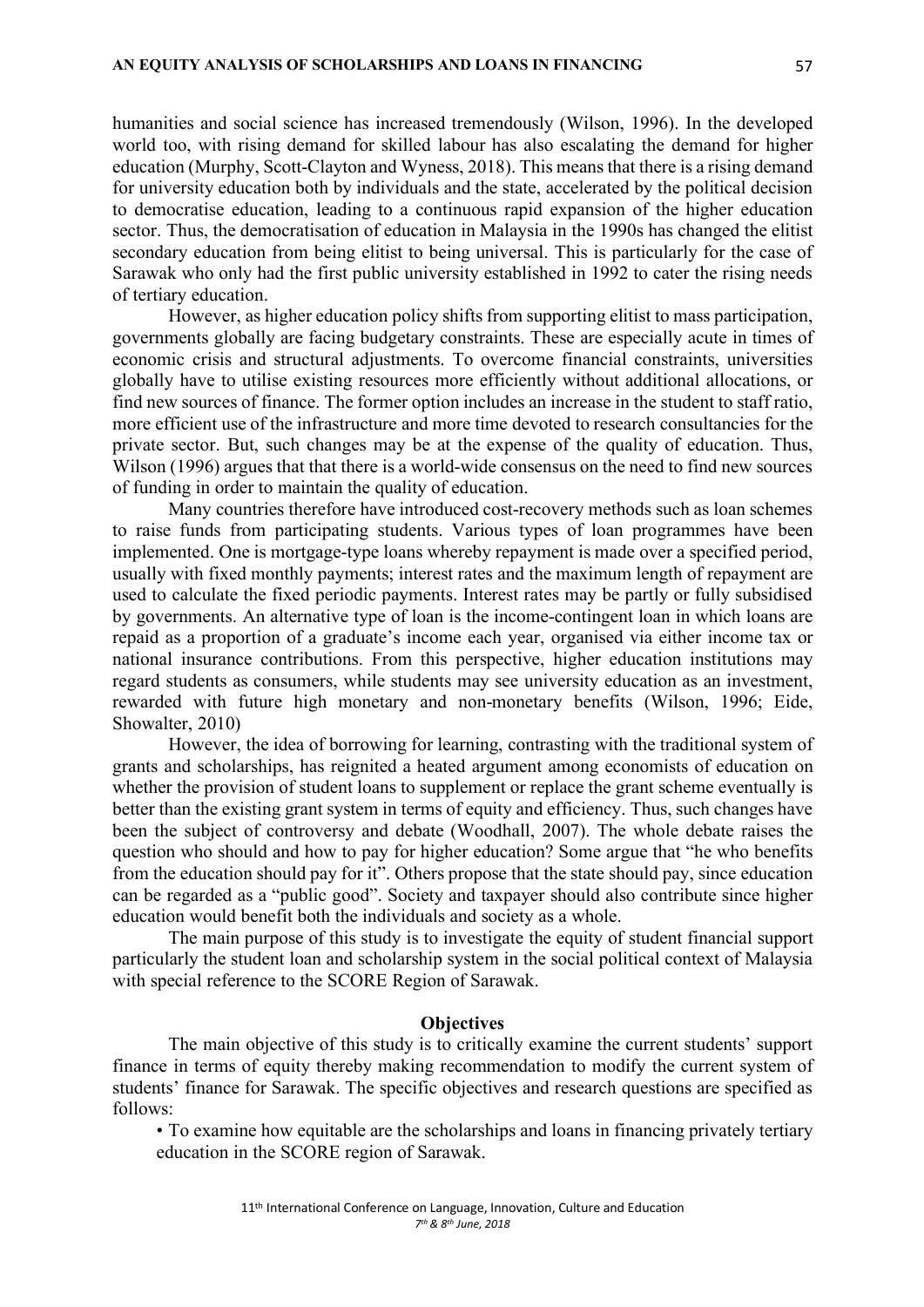• To compare how scholarships and loans differ in terms of probability by employing multiple logistic regression analysis.

• To gather the opinions of undergraduates on their preferences about alternative options (involving cost-recovery) for financing tertiary education at the SCORE region of Sarawak.

## **Research Questions**

• How equitable are the scholarships and loans in financing privately tertiary education at the SCORE region of Sarawak?

• How do scholarships and loans differ in terms of probability by employing multiple logistic regression analysis?

• What are the opinions of undergraduates on their preferences about alternative options (involving cost-recovery) for financing tertiary education at the SCORE region of Sarawak?

## **The Problem Statement**

As this study is concerned with public investment in education, the ideas of welfare economics will be used in its arguments. Fundamental question addressed in the study is:

*" Is the system equitable?"* This question will then relate to questions such as "Who pays the cost? Who benefits? Who should pay? "How can student financial support play a role in equalising college opportunities for the low-income and other disadvantaged, previously excluded groups in the society?" In the light of financial constraints, it is significant to examine these issues.

## **Some Conceptual Arguments**

The basic question concerns the equity aspect of financing higher education is: "Is the system fair or equitable"? Hence, equity is concerned with the distribution of what is produced and how fair or equitable that distribution is (Mace, 1987). Questions about equity are much more clearly subjective and value-laden (Lau, 2001).

Barr (1989) defines equity as "Equality of Opportunity", which means equal opportunity of access to education for individuals who have similar tastes and abilities. Each of them should receive the same education, irrespective of extraneous considerations such as race, sex, social class or personal income. Therefore, an individual who has academic ability should not be barred from receiving higher education because of financial or any other reasons. However, this does not mean that each equally qualified person will receive the same quantity of education, since individuals differ in their preferences and aptitudes.

Psacharopolous and Woodhall (1989) suggests that a distinction between normative and positive statements regarding equity should be made clearly. They argue that equity is not only concerned with distribution of resources among different groups but also on normative judgements about how society should distribute resources. There should be clear definitions of groups and measurements for equity. The literature also classifies normative judgement on equity into three types. These are the horizontal equity, requiring "equal treatment of equals." However, there can be no "equal treatment of equals" dictum in the real world as no two individuals are the same (Monk, 1990). Consequently, the concept of vertical equity, requiring "unequal treatment of unequals" is proposed, whereby different groups are treated unequally because of differential needs. However, Monk (1990) raises a number of questions regarding moral obligation for the vertical equity argument.

"How responsible are people today for the morally repugnant inequalities that existed in the past among the races?" "Is the magnitude of moral indignation relevant to the obligation to provide compensation?" "Is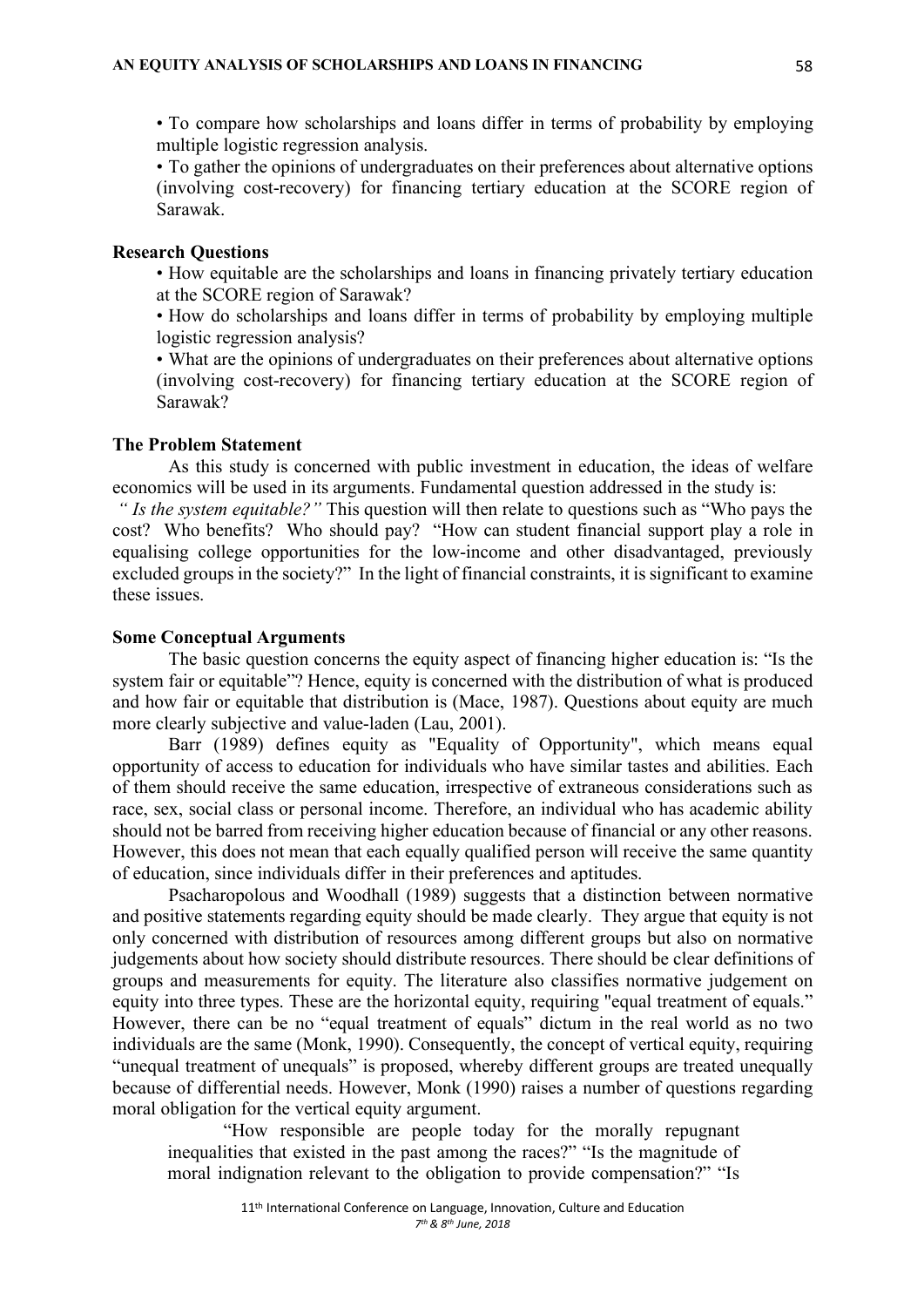the magnitude of the previous discrimination, apart from the moral issue, relevant to the obligation to provide compensation?" (Monk, 1990:38)

Intergenerational equity is the concept or idea of fairness or justice between generations. It says that humans 'hold the natural and cultural environment of the Earth in common both with other members of the present generation and with other generations, past and future' (Weiss, 1990, p. 8). It means that we inherit the Earth from previous generations and have an obligation to pass it on in reasonable condition to future generations.

Equity may also be defined as requiring a redistribution of resources designed to achieve the community's philosophical and ethical standard of fairness (McMahon, 1982). Thus, we should consider whether education has a redistributive effect, either regressive or progressive, towards different income groups, genders and ethnic groups.

This study will use these two facets of equity, these are the equality or inequality in scholarship and loan distribution, and normative judgement of how equitably these distributions are both "horizontal equity" and vertical equity (Lau,2001).

Proponents of student loans schemes argue that on equity grounds, "he who benefits should pay for that education" (Barden et al, 1991). It is common knowledge that higher education is very expensive and the recipients of higher education, on the average, enter higher income and higher status jobs than the less educated. So, why should the average or lower income taxpayers pay for the undoubted advantages education bestows on graduates? To do this offends both horizontal equity and vertical equity. It contradicts horizontal equity because the lower income taxpayers are subsidising the potential higher income groups, since after graduation, students earn higher incomes than those who have subsidised them before. It also offends vertical equity because the lower income taxpayers should be subsidised, instead of them subsidising the potential higher income groups.

Opponents of loan schemes may say that we should also consider equity between education and other activities. They argue that the loan expenditures fail to release government expenditure for other uses for many years because the government have to provide loan finance (Le Grand, 1989). This is because private banks are selective, and would not offer students with little collateral; loans which would be paid in the distant future. Hence, it is inequitable to taxpayers, who do not attend higher education, and also have to forego certain better facilities which would otherwise be provided by the government. However, this problem of opportunity cost can be overcome through securitisation (Dearing, 1997). If loans are privatised, the savings to the taxpayers are larger and hence funds would be released immediately for other government expenditures such as health services and transport.

In considering the equity argument about loans and grants, we should also examine the methods of repayment of loans with reference to the lifetime disposable income of the borrowers. According to Verry (1977), if the straight-repayment method is used, the loan has adverse distributional effects. As every graduate has the same amount to repay, these repayments will amount to a higher proportion of lifetime incomes for low earners than for high earners. In other words, such repayments represent a regressive tax. However, if income contingent loans are introduced, in which loans are repaid as a proportion of a graduate's incomes each year, the redistributive effect will be proportional to incomes. Hence, this type of loan is expected to be more favourable to low-income students. (Albrecht & Ziderman, 1991). This would encourage the participation of lower income groups in higher education. However, the interest charged on income-contingent loans would also have life-long effects on repayments of loans. If the interest charged is close to the market rate, certain problems may arise. Low-income students, particularly may be discouraged from borrowing. Those who take up the loans would also require a longer time to repay them, which would increase the chance of default.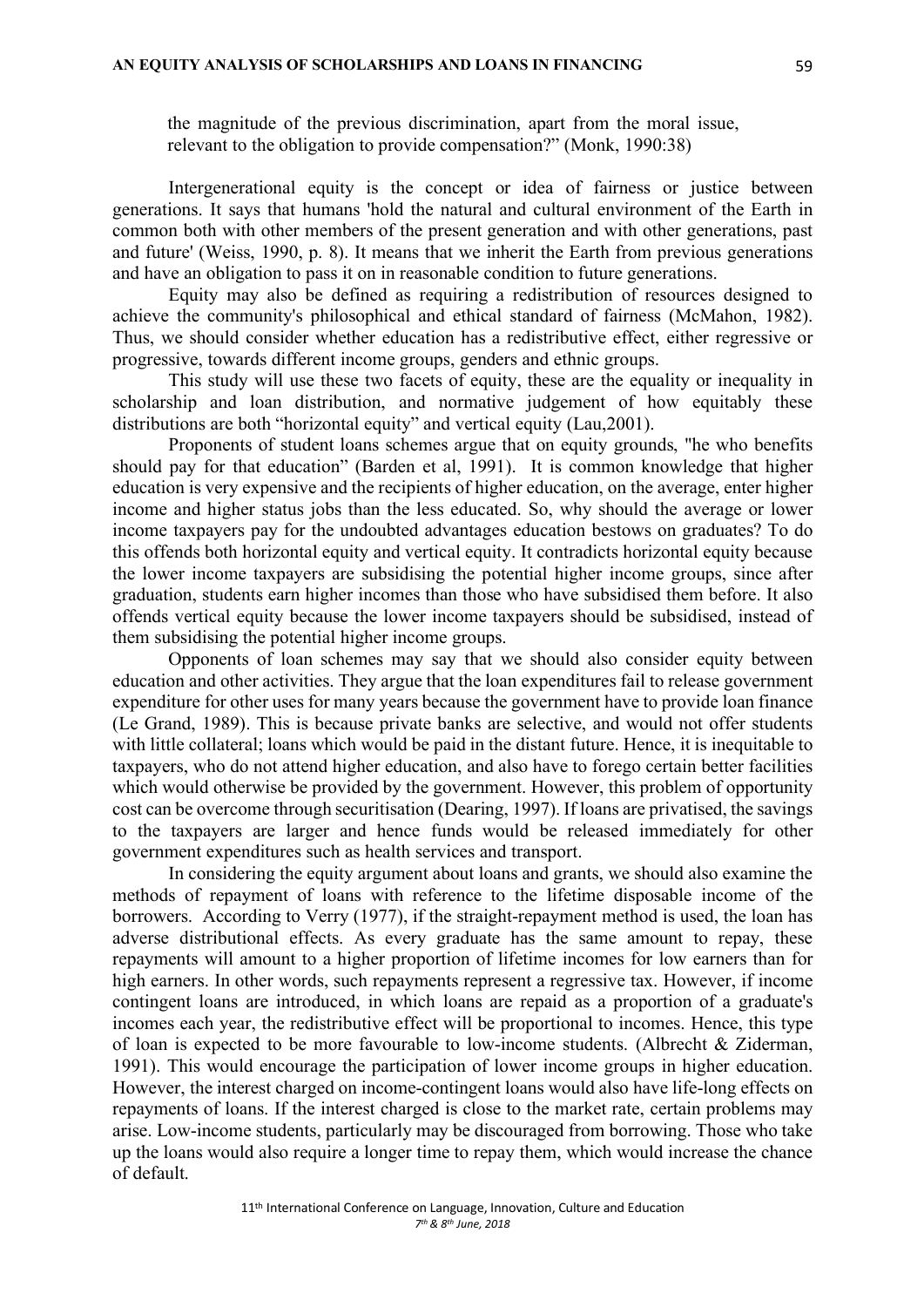" The protection of Income-Contingent arrangements for the low paid means that a significant minority of graduates would be making repayments which did not even cover the interest on their loans, let alone repay the debt." (Dearing Report, July, 1997, p 328).

Consequently, the debts would continue to grow throughout one's life, and could never be written-off even with the income-contingency arrangement.

### **Methodology and Research Design**

The quantitative survey research method was employed for data collection. One set of questionnaires was administered to 736 undergraduates of two institutions of higher learning in Sibu, Sarawak. 77 and 659 samples were collected from Institution A and B representing more than 35% and 45% respectively of their student population.

#### **The Questionnaire**

The questionnaire comprised the profile of the respondents including their gender, ethnicity, parental income, area coming from, type of financial support and opinion about income contingent loan as student financial support.

#### **Analysis**

Both descriptive and inferential statistics were employed to analyse the following research questions.

## **Research Question 1: "How equitable are the scholarships and student loans in financing privately tertiary education at the SCORE region of Sarawak?**

Table 1 in next page shows the provision and equity of scholarship distribution and its chi-square significance among four independent variables which are ethnicity, gender, areas and income groups of respondents.

Chi –square test shows no significant association between the provisions of scholarships and **ethnicity** with  $\chi^2 = 1.244$ ; df =2; p =0.537). Column (2) of Table 1 shows that 8.2% and 6.0% of natives and non-natives respectively are provided with scholarships. The scholarship distribution therefore favours the natives in terms of type-1 equality measurement, as indicated in Column (2).

Column (3) shows the racial composition of the Malaysian population in 2010, which was 67.4% native and 32.6% non-native. However, Column (4) shows that the provision of scholarships to natives (29.2%) is much lower than its population share (67.4%). In contrast, the provision of scholarships to non-natives (70.8%) is much higher than its population share (32.6%). Thus, non- natives are over-represented in their scholarship share whereas natives are under-represented, as indicated by the representation indices of 43.3 and 217.1 in column (5) for natives and non-natives respectively ( a representative index of less than 100 shows underrepresentation, whereas over 100 means over-representation of the categories in the population share).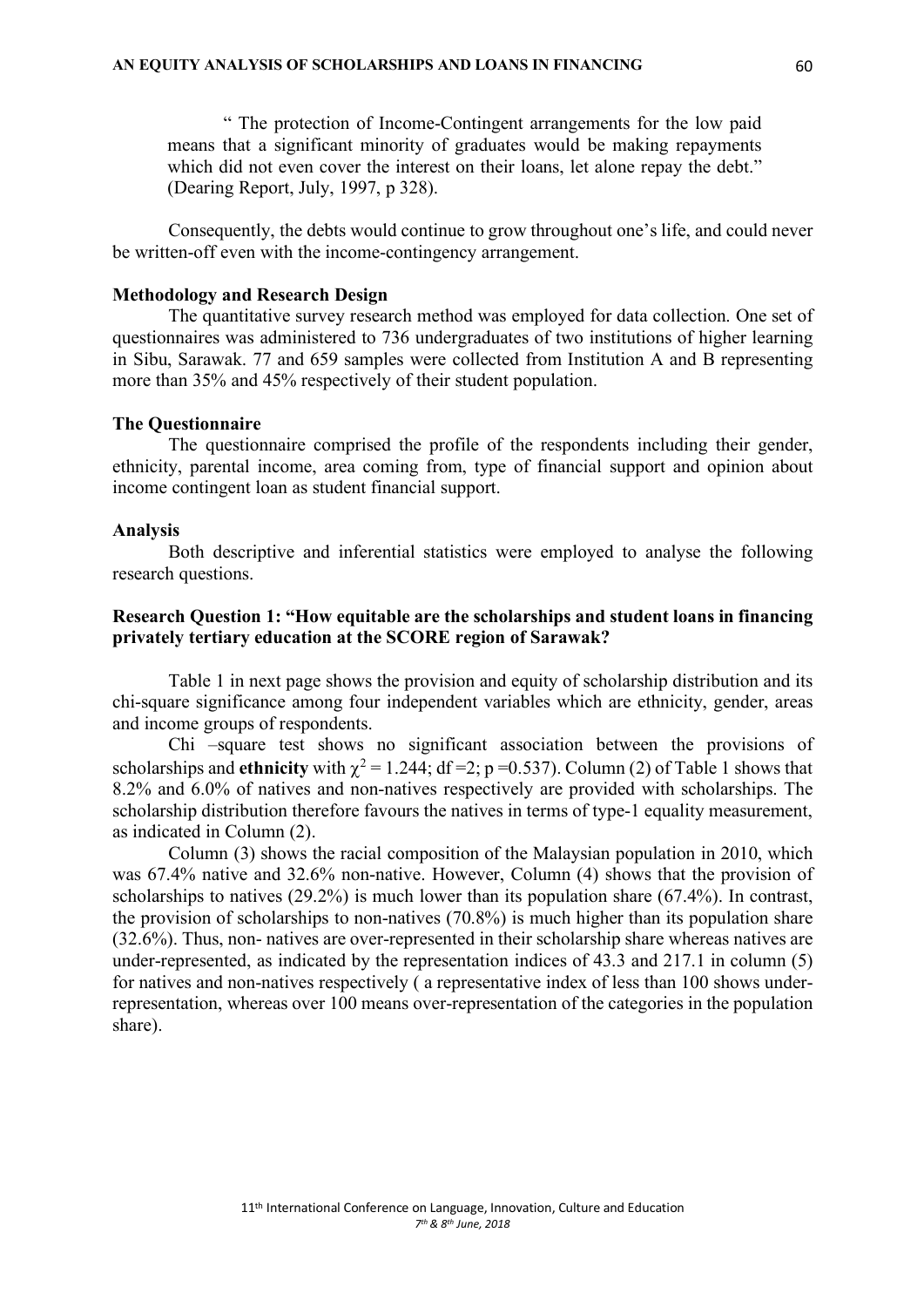| $\frac{1}{2}$ and $\frac{1}{2}$ and $\frac{1}{2}$ are $\frac{1}{2}$ and $\frac{1}{2}$ are $\frac{1}{2}$ and $\frac{1}{2}$ are $\frac{1}{2}$ and $\frac{1}{2}$ are $\frac{1}{2}$<br><b>Provision of Scholarships</b><br>Independent<br><b>Variables</b><br>within Groups $(\% )$<br>(Type-1 Equality)<br>(1)<br>(2) |         | <b>General Population</b><br>Share $(\% )$<br>(3) | <b>Proportions of</b><br><b>Scholarships</b><br><b>For Each Group</b><br>(4) | <b>Type-2 Equality</b><br>$(5) = (4) \div (3) \times 100$ |  |
|--------------------------------------------------------------------------------------------------------------------------------------------------------------------------------------------------------------------------------------------------------------------------------------------------------------------|---------|---------------------------------------------------|------------------------------------------------------------------------------|-----------------------------------------------------------|--|
| Ethnicity                                                                                                                                                                                                                                                                                                          |         |                                                   |                                                                              |                                                           |  |
| Native                                                                                                                                                                                                                                                                                                             | 8.2%    | 67.4%                                             | 29.2%                                                                        | 43.3                                                      |  |
| Non-native                                                                                                                                                                                                                                                                                                         | 6.0%    | 32.6%                                             | 70.8%                                                                        | 217.1                                                     |  |
| Gender                                                                                                                                                                                                                                                                                                             |         |                                                   |                                                                              |                                                           |  |
| Female                                                                                                                                                                                                                                                                                                             | 4.9%    | 48.5%                                             | 43.5%                                                                        | 89.7                                                      |  |
| Male                                                                                                                                                                                                                                                                                                               | 8.0%    | 51.5%                                             | 56.5%                                                                        | 109.7                                                     |  |
|                                                                                                                                                                                                                                                                                                                    |         |                                                   |                                                                              |                                                           |  |
| Areas                                                                                                                                                                                                                                                                                                              |         |                                                   | 22.9%                                                                        | 78.9                                                      |  |
| Rural                                                                                                                                                                                                                                                                                                              | $6.3\%$ | 29.0%                                             | 77.1%                                                                        | 108.5                                                     |  |
| Urban                                                                                                                                                                                                                                                                                                              | 7.3%    | 71%                                               |                                                                              |                                                           |  |
| Income G*                                                                                                                                                                                                                                                                                                          |         |                                                   |                                                                              |                                                           |  |
| Lowest                                                                                                                                                                                                                                                                                                             | 8.5%    |                                                   |                                                                              |                                                           |  |
| Low                                                                                                                                                                                                                                                                                                                | 7.0%    |                                                   |                                                                              |                                                           |  |
| Medium                                                                                                                                                                                                                                                                                                             | 4.3%    |                                                   |                                                                              |                                                           |  |
| High                                                                                                                                                                                                                                                                                                               | 12.5%   |                                                   |                                                                              |                                                           |  |
| Top-bracket                                                                                                                                                                                                                                                                                                        | 8.6%    |                                                   |                                                                              |                                                           |  |

*Table 1*

Provision, and Equity of Scholarship Distribution for All Groups

*\*P <0.01; Sample Size = 736*

The result also shows that there is no significant association between the provision of scholarships and **gender**, shown by the chi-square test,  $\gamma^2 = 5.59$ ; df =2; p= .076. 4.9% and 8.0 % of females and males receive scholarships respectively. In terms of type-1 equality, scholarships therefore slightly favour the males.

However, the provision of scholarships to female (43.5%) is lower than its population share (48.5%) as contrasted with the male counterparts. This means that males are overrepresented in the provision of scholarships (109.7) than females (89.7), as shown by representative indices in column (5) in comparison of the general population share. Thus, scholarship provision is also inequitable to females in terms of type-2 equality measurement.

There is no significant association between the provision of scholarships and the **areas**, which respondents come from  $(\chi^2=0.487; df=2; p=.784)$ . The provision of scholarships favours the respondents from urban areas in terms of type-1 equality measurement, as 6.3% and 7.3% of rural and urban undergraduates are respectively being provided with scholarships. Thus, the government's effort to minimise poverty especially in the rural areas, has not been encouraged by the present distribution of scholarships on vertical equity grounds.

In terms of type-2 equality, the provision of scholarships to the rural areas (22.9%) is lower than their population share  $(29.0\%)$  as compared to respondents in the urban areas  $(77.1\%)$  which is higher than their population share  $(71.0\%)$ . Thus, the scholarship distribution favours those from the urban areas, as can be also shown by the representation indices of 78.9 and 108.5 for rural and urban areas respectively. Thus, this violates the vertical equity of helping the rural poor in eradicating poverty.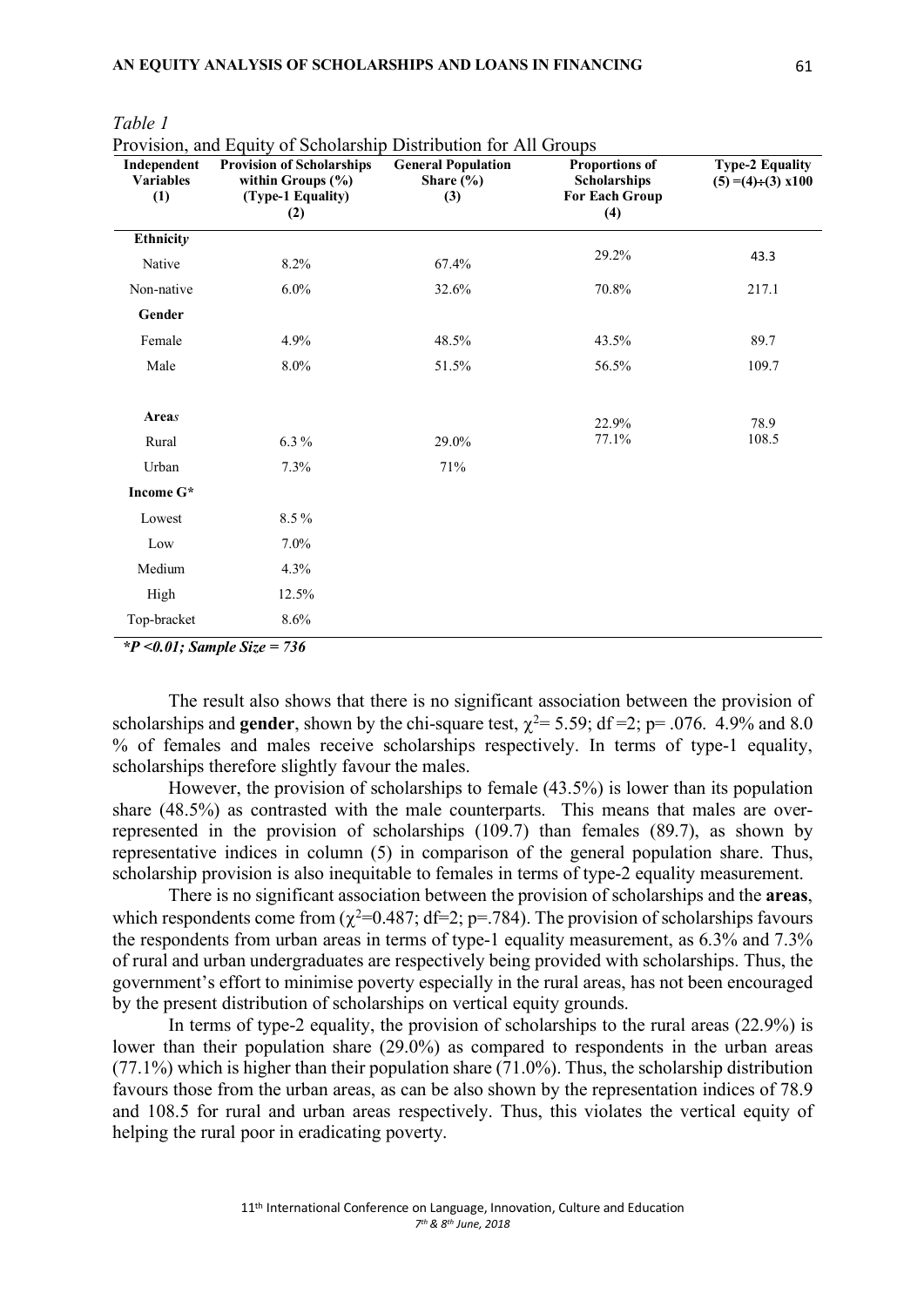The provision of scholarships in percentages across *income groups* is significant ( $\chi^2$ )  $=14.568$ ; df = 4; p = .005) as indicated in Table 1 for examining its type-1 equality measurement. Type-1 equality measurement shows that the distribution of scholarships indicated a mixed result. The scholarship distribution favours the high income group most, followed by the top-bracket, lowest, low and medium income-groups. The result indicates that the scholarship distribution seems to be inequitable to the low and lowest income groups. In terms of vertical equity, this notion of equity is offended since lower income groups receive proportionately fewer scholarship than higher income groups.

Subsequently, the equity analysis of loans on ethnicity, gender, areas respondents coming from and income groups is shown in Table 2. There is a significant association between the provision of loans and ethnic groups with  $2 = 16.36$ ; df = 2; p = .000. Also, Column (2) of Table 2 indicates that 65.9% and 80.7% of natives and non-natives respectively received loans. Therefore, the loan distribution favours non-natives rather than natives in terms of type-1 equality measurement.

In terms of type-2 equality, the provision of loans (19.7%) to natives, is much lower than their share in the population (67.4%). In contrast, the provision of loans to non- natives (80.3%) is higher than their share in the population (32.6%). In other words, non-natives are over-represented whereas natives are under-represented in loan distribution, as indicated by the representation index in column (5) which are 29.2 and 247.8 for natives and non-natives respectively.

There is also a significant association between the provision of loans and *gender* ( $\chi^2$  = 6.98; df = 2; p = 037). Column (2) of Table 2 shows that  $80.3\%$  and  $74.3\%$  of females and males respectively receive loans. Thus, loan provision favours females over males. For type-2 equality, females are over-represented in the loan provision whereas males are underrepresented, indicated by the representation indices of 118.2 and 82.9 respectively in column (5).

| abie |
|------|
|------|

|                                        | Provision, and Equity of Loan Distribution for All Groups |                                            |                                                |                                                           |  |
|----------------------------------------|-----------------------------------------------------------|--------------------------------------------|------------------------------------------------|-----------------------------------------------------------|--|
| Independent<br><b>Variables</b><br>(1) | <b>Provision of Loans within</b><br>Groups $(\%)$         | <b>General Population</b><br>Share $(\% )$ | <b>Proportions of</b><br><b>Loans For Each</b> | <b>Type-2 Equality</b><br>$(5) = (4) \div (3) \times 100$ |  |
|                                        | (Type-1 Equality)                                         | (3)                                        | Group<br>(4)                                   |                                                           |  |
|                                        | (2)                                                       |                                            |                                                |                                                           |  |
| Ethnicity*                             | 65.9%                                                     | 67.4%                                      | 19.7%                                          | 29.2                                                      |  |
| Native                                 |                                                           |                                            |                                                |                                                           |  |
| Non-native                             | 80.7%                                                     | 32.4%                                      | 80.3%                                          | 247.8                                                     |  |
| Gender*                                |                                                           |                                            |                                                |                                                           |  |
| Female                                 | 80.3%                                                     | 48.5%                                      | 57.3%                                          | 118.2                                                     |  |
| Male                                   | 74.3%                                                     | 51.5%                                      | 42.7%                                          | 82.9                                                      |  |
| Areas                                  |                                                           |                                            | 22.9%                                          | 78.9                                                      |  |
| Rural                                  | 74.2%                                                     | 29.0%                                      | 77.1%                                          | 108.5                                                     |  |
| Urban                                  | 78.3%                                                     | 71.0%                                      |                                                |                                                           |  |
| Income G*                              |                                                           |                                            |                                                |                                                           |  |
| Lowest                                 | 77.1%                                                     |                                            |                                                |                                                           |  |
| Low                                    | 80.4%                                                     |                                            |                                                |                                                           |  |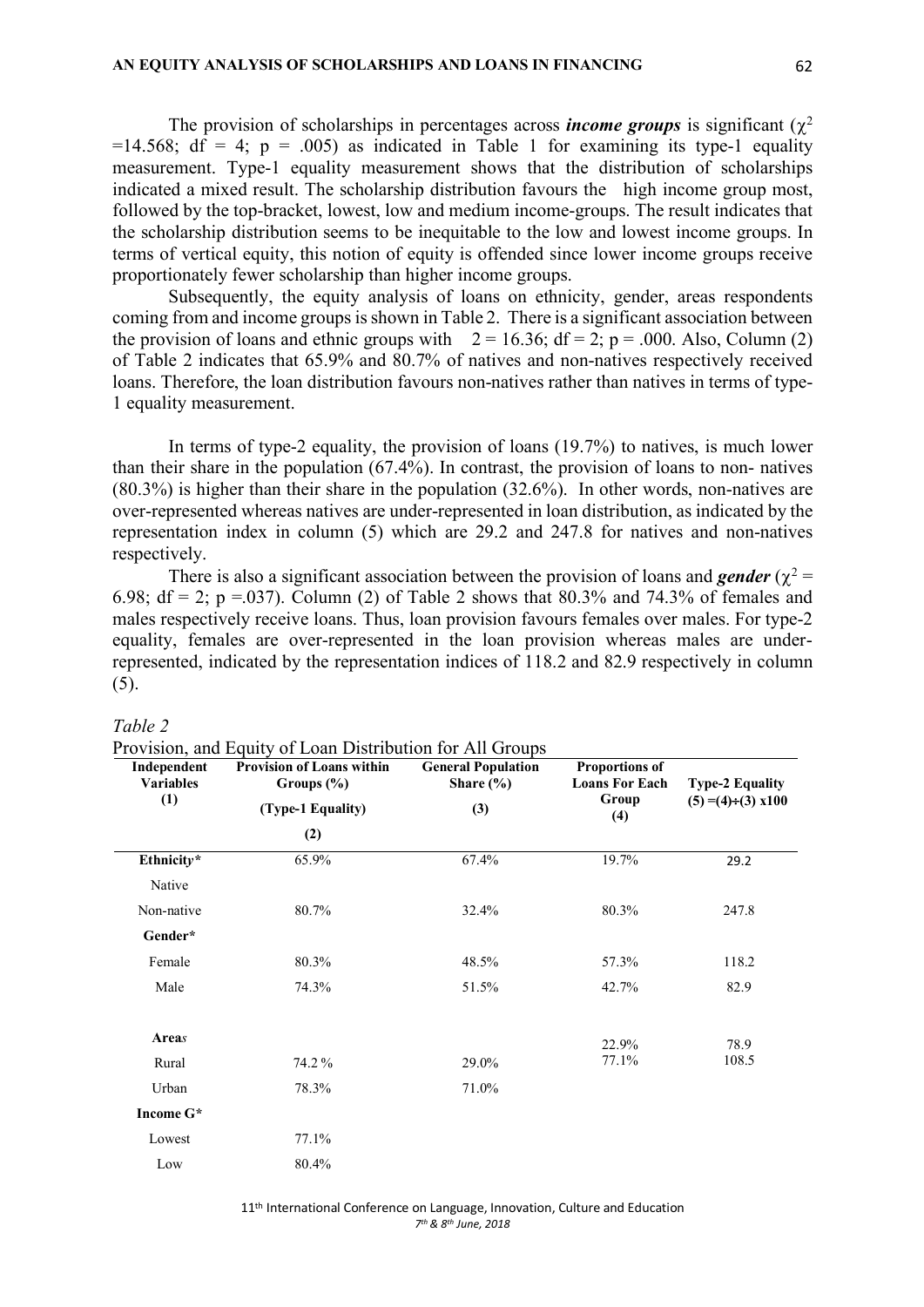| Independent<br><b>Variables</b><br>(1) | <b>Provision of Loans within</b><br>Groups $(\%)$<br>(Type-1 Equality)<br>(2) | <b>General Population</b><br>Share $(\% )$<br>(3) | <b>Proportions of</b><br><b>Loans For Each</b><br>Group<br>$\left(4\right)$ | <b>Type-2 Equality</b><br>$(5) = (4) \div (3) \times 100$ |
|----------------------------------------|-------------------------------------------------------------------------------|---------------------------------------------------|-----------------------------------------------------------------------------|-----------------------------------------------------------|
| Medium                                 | 77.8 %                                                                        |                                                   |                                                                             |                                                           |
| High                                   | 50.0%                                                                         |                                                   |                                                                             |                                                           |
| Top-bracket                            | 54.3%                                                                         |                                                   |                                                                             |                                                           |

*\*P <0.01; Sample Size = 736*

For *areas*, the rural-urban dichotomy is used. There is no significant association between the provision of loans and areas of respondents' origin with  $\chi^2 = 1.321$ ; df = 2; p  $=$  516. Column (2) of Table 2 shows that 78.3% and 74.2% of the urban and rural undergraduates are respectively provided with loans. Thus loan provision favours urban respondents in terms of type-1 equality.

In terms of type-2 Equality measurement, the share of loans to the urban respondents (77.1%), is more than their share of the total population (71.0%). In contrast, the percentage of loans given to rural respondents (22.9%) is less than their share in the population (29.0%). Thus, the loan distribution favours those from the urban areas. This inequality can also be shown by the representation indices of 108.6 and 78.9 for the urban and rural areas respectively, as indicated in column (5).

In terms of *income*, there is a significant association between the provision of loans and income-groups with  $\chi^2$  =21.27; df =10; p = .019. Column (2) shows that 80.4, 77.8%, 77.1%, 54.3% and 50% of the low, medium, lowest, top-bracket and high income groups were provided with loans. This suggests that the loan provision shows a mixed result. The lowest income–group was not being treated preferentially in terms of vertical equity argument, following objectives of the New Economic Policy (NEP) and National Development Policy (NDP).

## **Multiple Logistic Regressions**

The multiple logistic regression model is used when all independent variables are entered together in the model to take into account of interrelationships. The "Enter" method is used. The model can be written as:

Logit  $P_i = a + b_1 X_i + b_2 X_{2i} + b_3 X_{3i} + \dots + b_n X_{ni} \dots$ 

where a denotes the constant,  $b_1, b_2, \ldots, b_n$  denotes how much higher the log odds are for nonreference categories than reference categories to have a scholarship.  $X_1, X_2, \ldots, X_n$  denotes independent variables. The model is shown in table 3 below.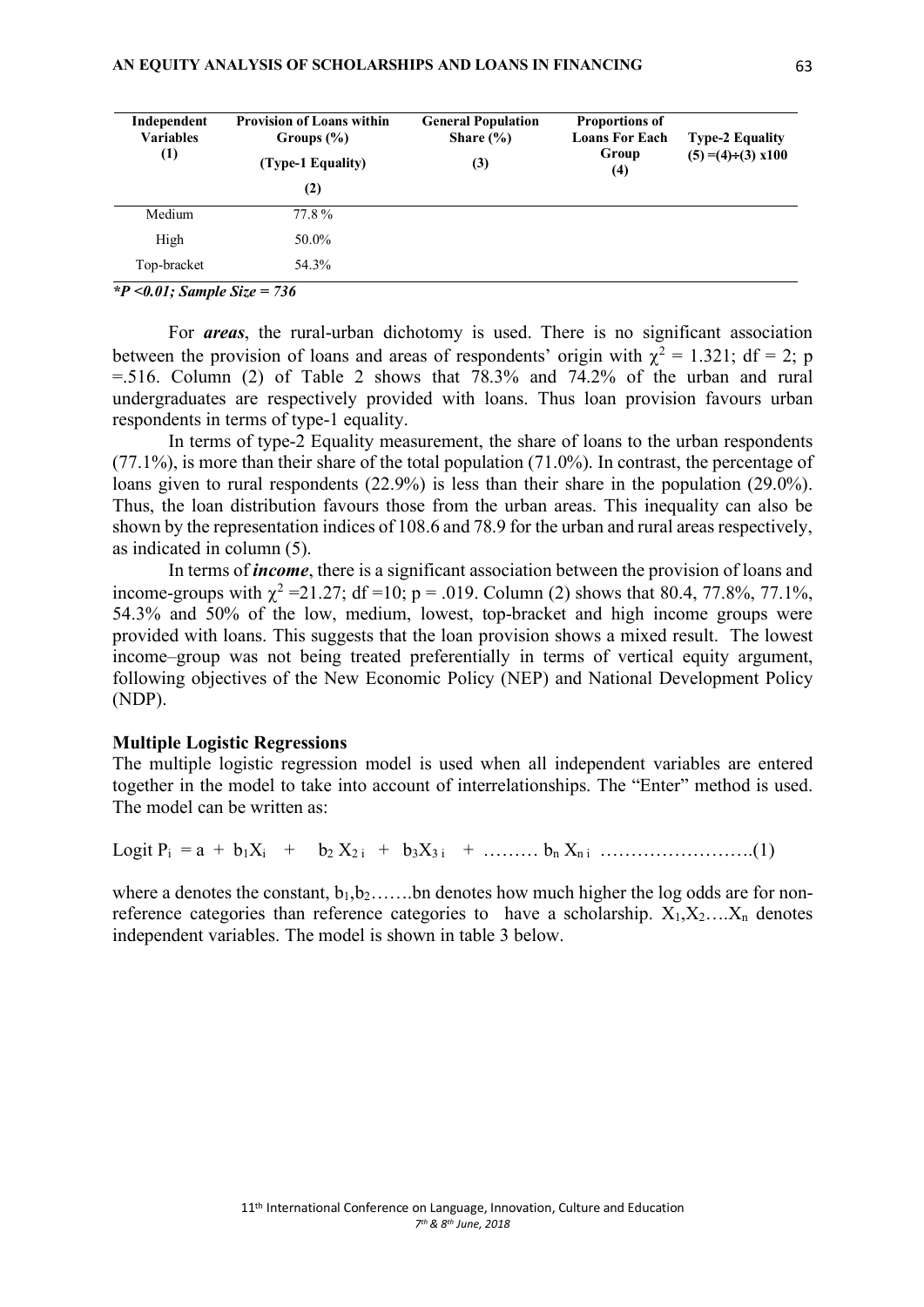| <b>Independent Variables</b><br>(1) | <b>Reference Categories</b><br>(2) | B<br>(3) | Significance<br>(4) | Exponential<br>(5) |
|-------------------------------------|------------------------------------|----------|---------------------|--------------------|
| Race                                | Native $=0$                        | $-0.329$ | 0.348               | 0.720              |
| Gender                              | Female $=0$                        | 0.554    | 0.075               | 1.740              |
| Areas                               | $Rural = 0$                        | $-0.108$ | 0.770               | 0.898              |
| <b>Income Groups</b>                | $Top-Bracket = 0$                  |          |                     |                    |
| Lowest                              |                                    | 0.372    | 0.655               | 1.451              |
| Low                                 |                                    | 0.227    | 0.765               | 1.255              |
| Medium                              |                                    | $-0.286$ | 0.723               | 0.751              |
| High                                |                                    | 0.933    | 0.380               | 2.543              |
| Constant                            |                                    | $-2.769$ | 0.001               | 0.063              |

*Table 3*

Interrelationships of Independent Variables, Scholarship Provision

Table 3 shows that all independent variables are not statistically significant in terms of the Wald statistic in the provision of scholarships, as indicated in Column (4). Taking into account the interrelationships of all the variables which are included in the model, the model shows the relative odds for members of a non-reference category to have scholarships, as compared to those of a reference category. Thus, scholarship provision favours natives over non-natives as the odds of a non-native having a scholarship are only 0.720 times (72%) those of a native (reference category) as indicated in Column (5).

Subsequently, a male (reference category) has a better chance of having a scholarship than a female (the odds of a male having a scholarship are 1.740 times (174%) those of a female). In addition, respondents from rural areas (reference category) have higher odds of receiving a scholarship than those from rural area, as the odds of respondents from the urban area having scholarships is only about 0.898 (89.8%) of those from the urban. Scholarship provision most favours respondents from the high income group. The lowest, low, top-bracket (reference category) and medium income groups follow this. Thus, the odds for high, lowest, low and medium income groups are respectively 2.543, 1.451, 1.255 and 0.751 times of those in the top bracket.

## *Table 4*

Interrelationships of Independent Variables, Loan Provision

| <b>Independent Variables</b><br>$\left(1\right)$ | <b>Reference Categories</b><br>(2) | B<br>(3) | Significance<br>(4) | Exponential<br>(5) |
|--------------------------------------------------|------------------------------------|----------|---------------------|--------------------|
| Race                                             | Native $= 0$                       | 0.714    | 0.000               | 2.043              |
| Gender                                           | Female $= 0$                       | $-0.421$ | 0.024               | 0.656              |
| Areas<br>Urban                                   | $Rural = 0$                        | 0.138    | 0.536               | 1.148              |
| <b>Income Groups</b>                             | $Top-Bracket = 0$                  |          |                     |                    |
| Lowest                                           |                                    | 1.011    | 0.022               | 2.747              |
| Low                                              |                                    | 1.153    | 0.002               | 3.169              |
| Medium                                           |                                    | 1.012    | 0.010               | 2.752              |
| High                                             |                                    | $-0.347$ | 0.588               | 0.707              |
| Constant                                         |                                    | $-0.157$ | 0.702               | 0.854              |

The same model employed as in the case of scholarship provision can be used for loan provision.

Table 4 above shows that such independent variables as race, gender, lowest. low. and medium income groups which respondents come from are statistically significant in the provision of loans, as indicated in column (4). However, area is statistically not significant in the provision of loans.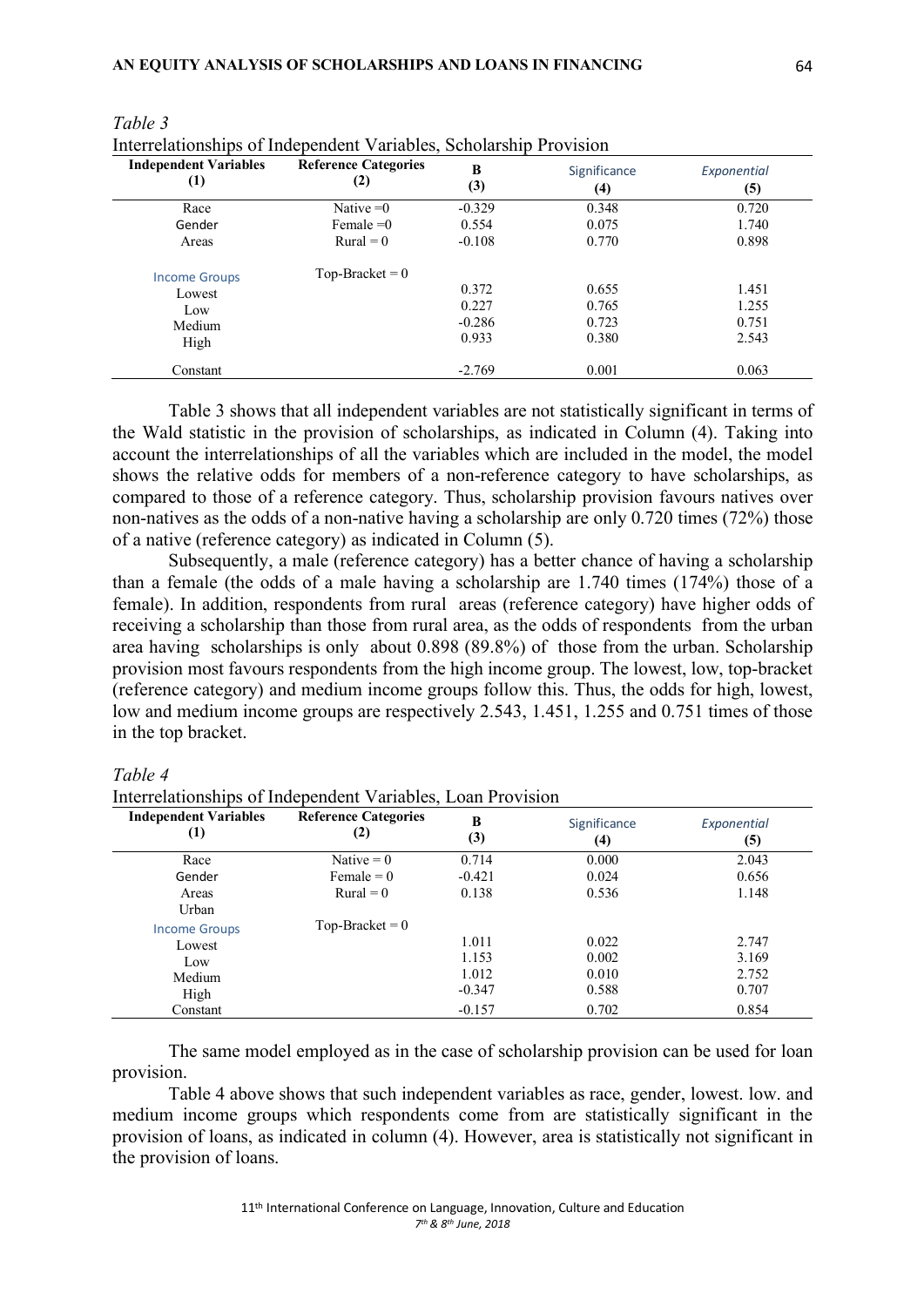Column (5) indicates that the provision of loans favours non- natives over natives, as the odds of a non-native receiving a loan are 2.043 times (204%) that of a native. The loan distribution also favours females over males, as the odds of a male respondent receiving a loan are only 0.656 times (65.6%) that of a female respondent. Similarly, urban respondents are more likely to be offered with loans, as their odds of having loans are 1.148 times (115%) those of rural respondents. As far as income groups are concerned, the loan provision most favours respondents from the low income group. The medium, lowest, top-bracket and high groups follow this. In other words, the odds of respondents from the lowest, low, medium, and highincome groups are respectively 2.747, 3.169, 2.752, and 0.707 times than those of the topbracket to be provided with a loan.

## **Research Question 2: How do student loans and scholarships differ in terms of probability by employing multiple logistic regression analysis?**

To find the probability of a respondent with certain characteristics given in the sample having a scholarship, we can transform the log odds into probability form as:

P (event) = 1 ÷ (1+e-z ) …………………………………………..……. (2)

whereby P is the probability of having a scholarship, and e is the base of natural logarithms, approximately 2.718 (Norusis, 1990, p120).

Where Z is the linear combination of independent variables, the equation can be written as

 $Z = B_0 + B_1X_1 + B_2X_2 + \dots + B_pX_p$ 

 $B_0$  and  $B_1$  are coefficients or log odds estimated from the data.  $X_1$ ….., $X_p$  are the independent variables. Thus, the model 8.4 can be used for predicting the probability of having a scholarship. For example, a non-native belonging to low-income group is estimated as having a 1.2 % chance of having a scholarship. This can be calculated as:

 $Z = (-0.329 \times 1) + (0.227 \times 1) + (-2.769 \times 1) = -2.871$ 

The value – 2.871 can be expressed as e-2.871, the base of natural logarithms. The logit is  $e^{(-2.871)}$  which is used in calculating the probability of having scholarships by using equation (3) above. The probability of having a scholarship is therefore estimated as

$$
= (1) \div \{1 + e^{-(2.871)}\} = (1) \div (1 + e^{2.871}) = 0.053 = 5.3\%.
$$

Table 5 compares that the probability of having scholarships and loans with various characteristics.

| <b>Characteristics</b>                 | <b>Scholarships</b> | Loans            |
|----------------------------------------|---------------------|------------------|
| Non-native, urban                      | $0.041 = 4.1\%$     | $0.070 = 70.0\%$ |
| Non-native, low-income                 | $0.053 = 5.3\%$     | $0.847 = 84.7\%$ |
| Native, rural, female                  | $0.059 = 5.9\%$     | $0.461 = 46.1\%$ |
| Native, rural, male                    | $0.098 = 9.8\%$     | $0.359 = 35.9\%$ |
| Non-native, urban, male, medium income | $0.051 = 5.1\%$     | $0.499 = 49.9\%$ |
| Native, urban, female                  | $0.053 = 5.3\%$     | $0.495 = 49.5\%$ |
| Non-native, rural, female, low income  | $0.053 = 5.3\%$     | $0.847 = 84.7\%$ |

11<sup>th</sup> International Conference on Language, Innovation, Culture and Education *7th & 8th June, 2018*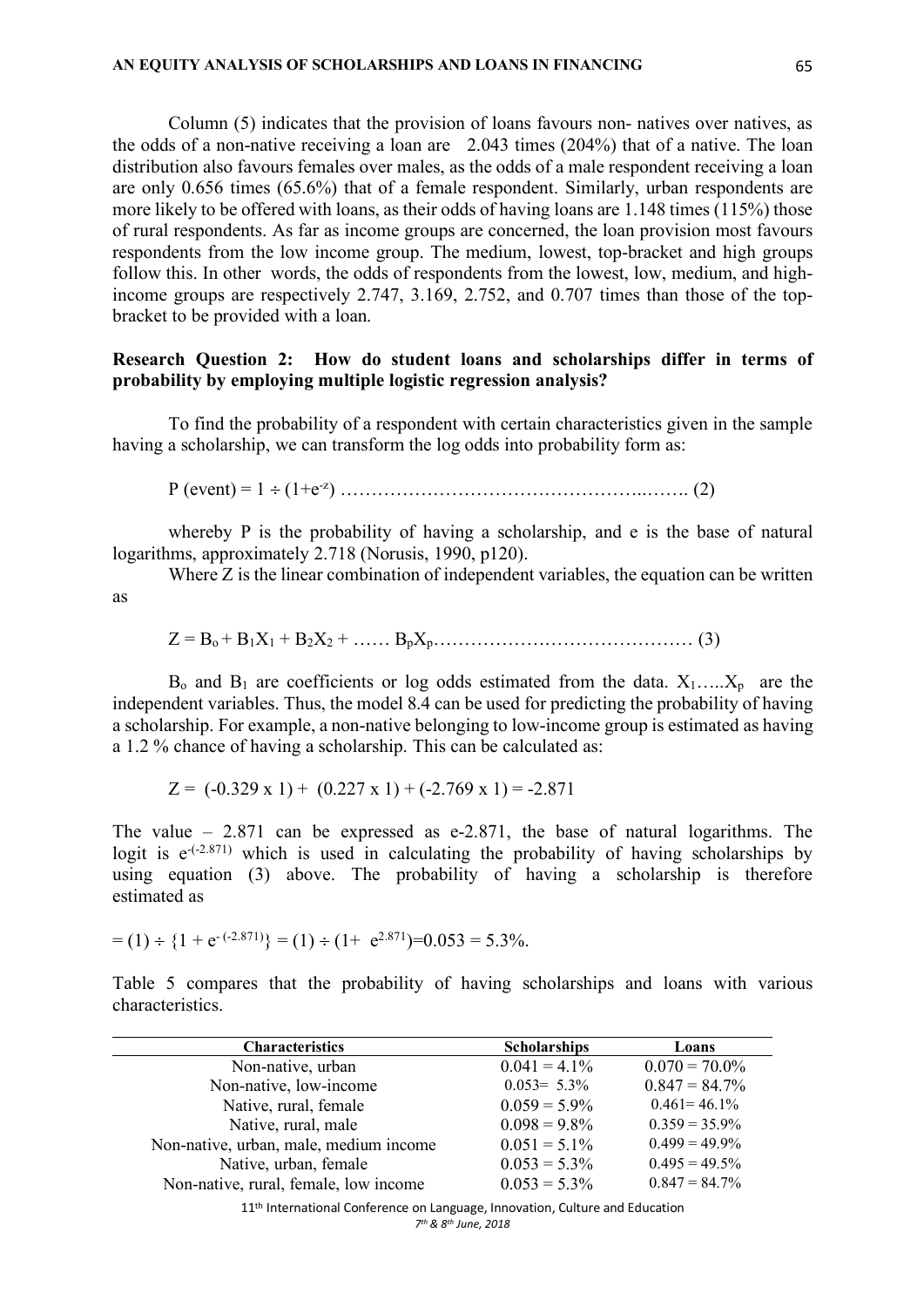## **AN EQUITY ANALYSIS OF SCHOLARSHIPS AND LOANS IN FINANCING**

| <b>Characteristics</b>               | <b>Scholarships</b> | Loans            |
|--------------------------------------|---------------------|------------------|
| Non-native, male, urban              | $0.058 = 5.8\%$     | $0.568 = 56.8\%$ |
| Non-native, male, rural              | $0.073 = 7.3\%$     | $0.534 = 53.4$   |
| Native, rural, male, lowest income   | $0.084 = 8.4\%$     | $0.606 = 60.6\%$ |
| Native, urban, male                  | $0.089 = 8.9\%$     | $0.392 = 39.2\%$ |
| Native, rural, male                  | $0.098 = 9.8\%$     | $0.359 = 35.9\%$ |
| Non-native, Urban, male, high income | $0.125 = 12.5\%$    | $0.482 = 48.2\%$ |
| Native, male, rural, high income     | $0.218 = 21.8\%$    | $0.461 = 46.1\%$ |

Table 5 shows that scholarships and loans contrast distinctly with one another. Given the same characteristics, the probability of having scholarships is low when the probability of having loans is high, and vice-versa. This is mainly because of different criteria used in the awards of loans and scholarships.

# **Research Question 3: What are the opinion of undergraduates on loans as a mechanism of financing the teacher education?**

*Table 6* 

Opinion of the Graduates on loans as Mechanism of Financing Teacher Education

| <b>Opinion Statements/ Responses</b>                                                                                                      | $\begin{array}{c}\n\mathrm{Disagree} \\ \mathrm{Strongly}\n\end{array}$ | Disagree<br>$\odot$ | Moderately $\begin{array}{l} \Lambda \mathrm{grec}\left( \mathcal{S}\right) \\ \mathrm{A\,grec}\left( \mathcal{S}\right) \end{array}$ | $\int_{0\delta\lambda}$<br>Agree (%) | Agree<br>Strongl |
|-------------------------------------------------------------------------------------------------------------------------------------------|-------------------------------------------------------------------------|---------------------|---------------------------------------------------------------------------------------------------------------------------------------|--------------------------------------|------------------|
| i. There is no problem in loan repayment if it is linked<br>to my income                                                                  | $\overline{5.6}$                                                        | $11.\overline{8}$   | 43.6                                                                                                                                  | 23.4                                 | 12.6             |
| ii. Unemployed married women should not have to repay<br>the loans                                                                        | 12.2                                                                    | 21.9                | 37.6                                                                                                                                  | 15.1                                 | 9.0              |
| iii. Women may refuse mortgage loans for financing<br>higher education because of fear of carrying debts<br>when getting married later on | 9.0                                                                     | 17.7                | 40.4                                                                                                                                  | 20.9                                 | 9.0              |
| iv. The repayment of loan amount depends on the<br>income level                                                                           | 1.8                                                                     | 6.3                 | 34.4                                                                                                                                  | 32.6                                 | 21.6             |
| v. Education loans should be interest free.                                                                                               | 6.5                                                                     | 6.7                 | 23.1                                                                                                                                  | 20.1                                 | 39.8             |
| vi. Amount of loans given should be according to the<br>parental income                                                                   | 8.0                                                                     | 9.8                 | 33.8                                                                                                                                  | 25.3                                 | 19.6             |
| vii. The government should give scholarships/grants<br>instead of loans to very poor students                                             | 1.8                                                                     | 4.5                 | 22.1                                                                                                                                  | 24.0                                 | 43.9             |
| viii. Bigger amounts of loans should be given to more<br>expensive courses than cheaper courses                                           | 3.7                                                                     | 5.6                 | 28.0                                                                                                                                  | 26.0                                 | 33.7             |
| ix. A loan recipient will study harder, as he/she pays<br>for                                                                             | 4.2                                                                     | 6.9                 | 35.3                                                                                                                                  | 29.6                                 | 20.7             |
| his/her own education<br>x. The financial support given should depend on the<br>academic results of students                              | 8.6                                                                     | 10.4                | 37.7                                                                                                                                  | 25.1                                 | 18.2             |

Scale reliability =  $0.701$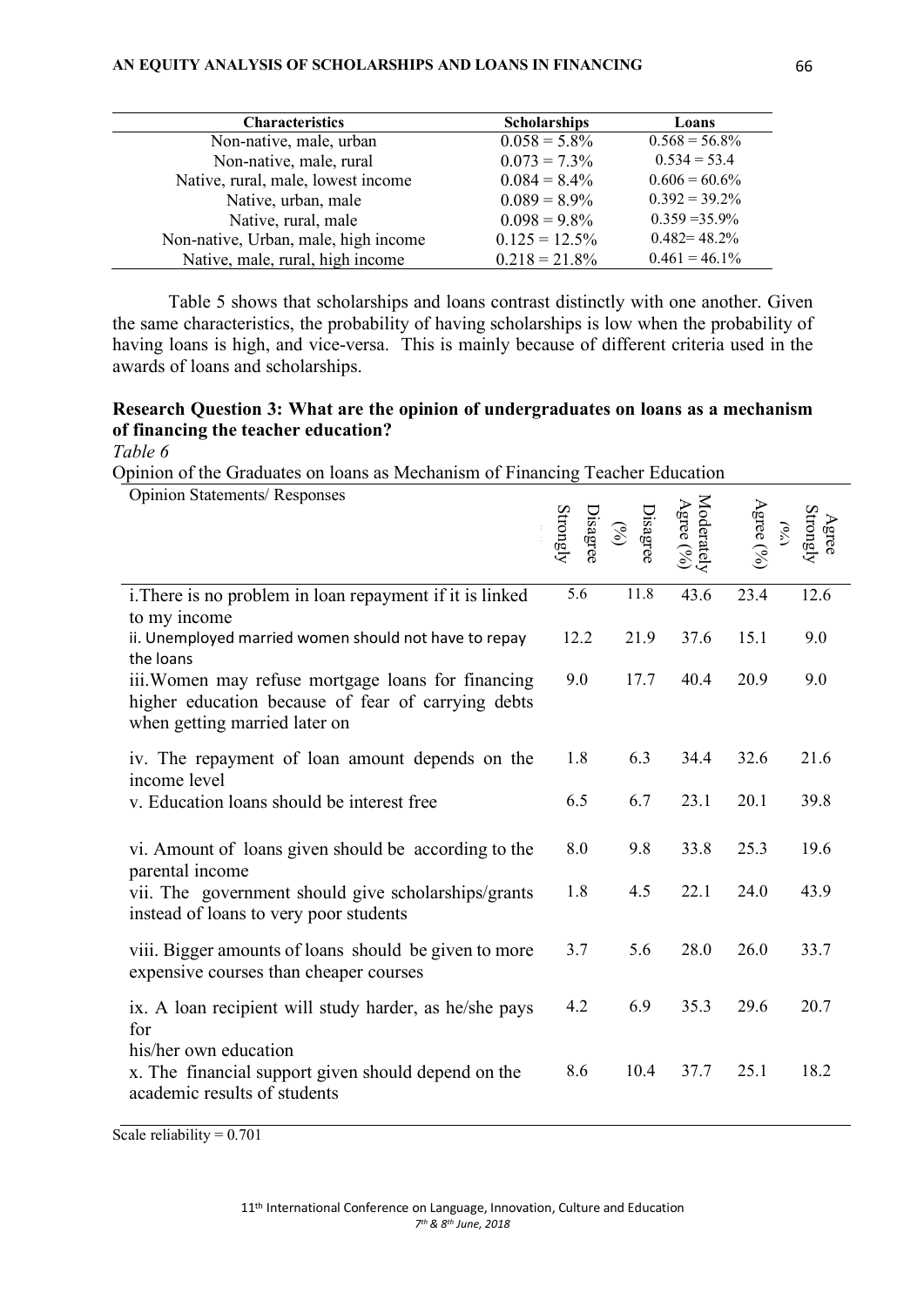Statements  $(i) - (ix)$  in Table 6 seek the opinions of fresh graduates regarding loans as a form of financial support which may have different effects on different groups of people. Statement (x) seeks the opinion of fresh graduates on the incentive would be given to those who score excellently as rewards. The survey as illustrated in Table 6 shows high percentages of positive responses on all the items as listed.

## **Conclusion**

The main purpose of the study is to investigate how equitable is the provision of scholarships and loans in the SCORE region of Sarawak while attempting to answer the open question, "loans or grants". The independent variables are ethnicity, gender, areas which respondents come from and their parental income.

For scholarships, both cross-tabulations and multiple logistic regressions also indicate that the scholarship distributions favour male over female and urban over rural respectively in terms of type-1 and type-2 equality measurements. However, cross-tabulation analysis shows that the scholarship distribution favours native in terms of type-1 equality but non-natives for type-2 equality. The multiple regression analysis also indicates that non-native had more scholarship support than natives. Thus, this contradicts with the government policy of positive discrimination towards the natives embedded in the NEP and NDP. Perhaps natives have been given more financial support in pursuing higher education in public universities.

The fact that urban undergraduates were given more scholarships than the rural counterparts does not accord with the government's policy of eradicating hard-core poverty and of minimising the poverty in the rural areas through supporting higher education.

Furthermore, the incidence of poverty in the rural areas is 5.3 times higher than that in the urban areas. (The Centre for Poverty and Development Studies, 2016). Thus, an even greater share of scholarships should be given to those from the rural areas on vertical equity grounds as rural undergraduates receive only 0.898 times of scholarships than those from the urban areas. This is especially the case when the poor have to consider the opportunity costs foregone (Lau, 2001).

For the income groups, both cross-tabulations and multiple regression analyses yield similar results whereby the high income group receives most scholarship, followed by the topbracket, lowest, low and medium income groups. Thus, scholarship distribution is inequitable to lower income groups in terms of both horizontal and vertical equity arguments and do not follow the government objective of minimising poverty.

On the other hand, both cross-tabulations and multiple logistic regressions indicate that the loan distribution favour non-natives over natives, female over male and urban over rural respectively and also in terms of type-1 and type-2 equality measurements. This implies that natives were not treated preferentially as they had less loan support barring them to gain access to private university education in the SCORE region of Sarawak because of financial constraints.

Moreover, the positive discrimination towards females in the offer of loans may align with the government policy of encouraging female participation in the economy {Lau, 2001}. Subsequently, the loan provision which favours undergraduates from the urban areas implies that "unequal treatment of unequals" is not promoted for undergraduates coming from rural areas and therefore not aligned with the New Economic Policy and National Development Policy of tending to eradicate or minimise poverty in rural areas.

However, for the income groupings, it shows mixed results respectively when using both cross-tabulations and multiple logistic regressions analysis. The loan provision favours most the low income group followed by medium, lowest, top-bracket and high income groups.

To summarise, the financial support to the undergraduates studying at the two private Institutions of higher learning in the SCORE regions is not equitable in terms of horizontal and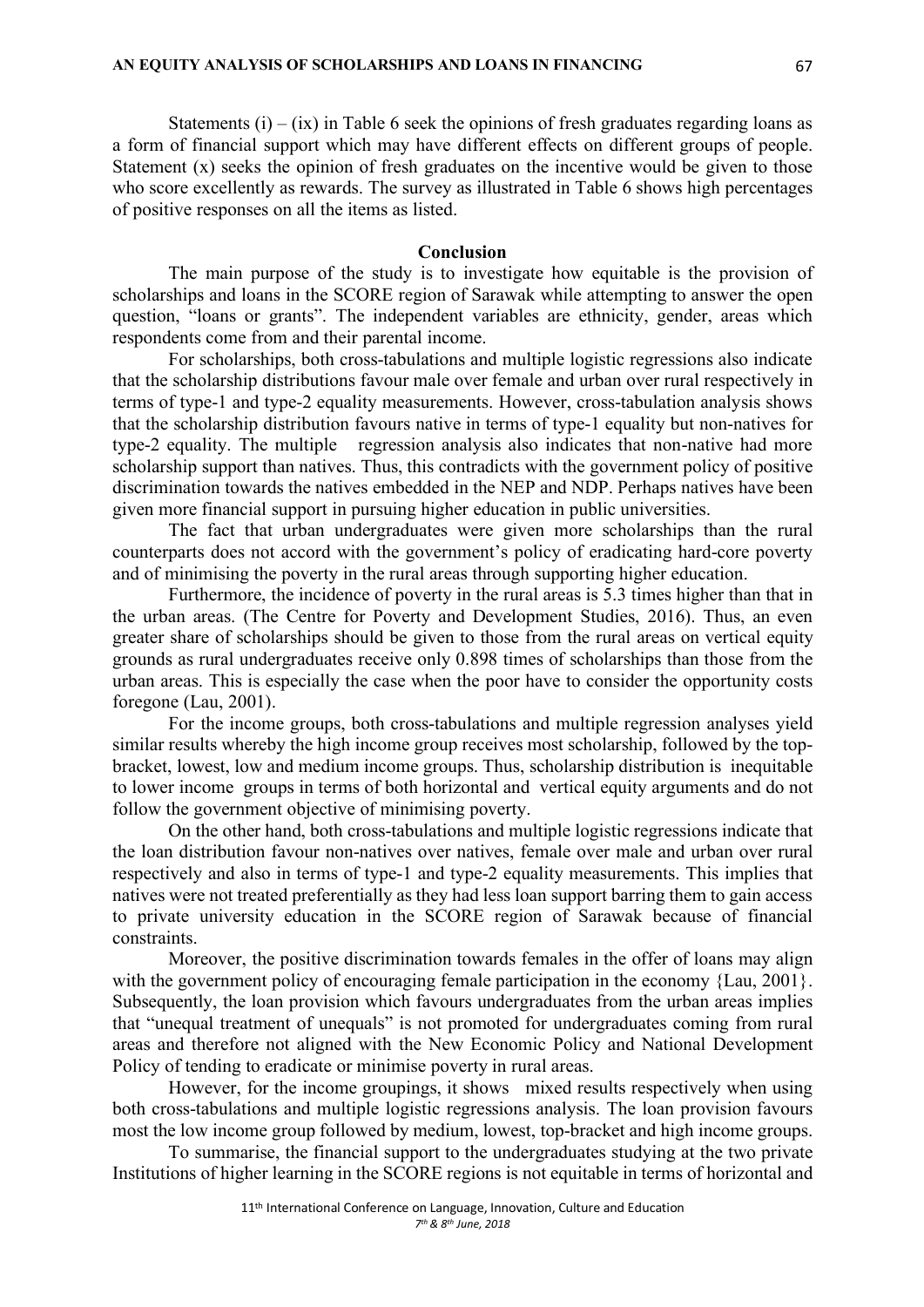vertical equity arguments according to ethnicity, gender, areas which respondents come from and income groups. Perhaps these inequities have been offset by the financial support given to the undergraduates who pursue their studies in the public universities (Lau, 2001).

#### **Acknowledgement**

My deep gratitude and thanks to the University College of Technology Sarawak to provide me the research grant to make this research possible. I am also thankful to Professor Dr. Salfarina Abdul Gapor, the Director, Centre for Research and Development for her proof-reading and fruitful remarks.

#### **References**

- Albrecht, D. & Ziderman, A. (1991) *Deferred Cost Recovery For Higher Education: Student Loans Programs in Developing Countries.* The World Bank Discussion Papers, No 137, Washington, D.C.
- Barden, L. et al ( 1991*) An Analysis of Student Loan option.* London: The Committee of Vice-Chancellors and Principals of the Universities of the United Kingdom (CVCP).
- Brewer, D. J. Et al (2010) Theoretical Concepts in the Economics of Education In Brewer D. J. et al (ed) *Economics of Education*, Elsevier: San Diego, 3-12.
- Barr, N. (1989 *Student Loans: The Next Steps.* Aberdeen: Aberdeen University Press.
- Clive R. Belfield (2015) *Economic Principles for Education,Theory and Practice*. Edward Elgar : London
- Cohn, E. and Geske, T. (1990) *The Economics Of Education.* Fourth Edition, Oxford: Pergamon Press.
- Eide, Showalter,2010). Human Capital In Brewer D. J. et al (ed) *Economics of Education*, Elsevier: San Diego, 27-43.
- Lau, Hieng Soon (2015). Economics of Financing Teacher Education: The Case of Teacher Education Institutes in Malaysia. *South East Asia Journal of Contemporary Business, Economics and Law. Vol.6, Issue 3* (Apr.) 1-10.
- Lau, H.S. (2001) Financing of Higher Education in Malaysia: An Equity and Efficiency Analysis of Student Loans and Scholarships, *Ph.D Thesis*, March, 2001, Institute of Education, University of London.
- Le Grand, J.L., & Robinson, R., (1989) *The Economics of Social Problems: The Market versus the State*, London: Macmillan.
- Murphy,R., Scott-Clayton J. and Wyness, G. (2018). *The End of Free College in England: Implications for Quality, Enrolments and Equity.* CEP Discussion Paper No. 1501(Revised Version 2018). LSE
- Gaddah, M. & Munro,A (2011) The Rich or the Poor: Who Gains from Public Education Spending in Ghana? *GRIPS Discussion Paper 11-12*, National Institutes for Policy Studies, Japan.
- McMahon ,W. W. (1982), Efficiency and Equity criteria for Educational Budgeting and Finance in McMahon, W.W. and Geske, T. G. (eds) *Financing Education: Overcoming Inefficiency and Inequity*, Urbana: University Of Illinois Press.
- Mace, J. (1987) *Economics And Finance of Education Block 1, Unit 10*. Institute of Education, University of London.
- Monk, D. H. (1990*) Educational Finance : An Economic Approach*. New York: McGraw Hill Publishing Co.
- Norusis,M.J. (1990) SPSS/PC+ *Advanced Statistics 4.0 For the IBM PC/XT/AT and PS/2,*  Chicago: SPSS Inc.
- Verry, D. (1977) Some Distributional and Equity Aspects of the Student Loans Debate in *Economics and Educational Policy, Block V*, Open University.